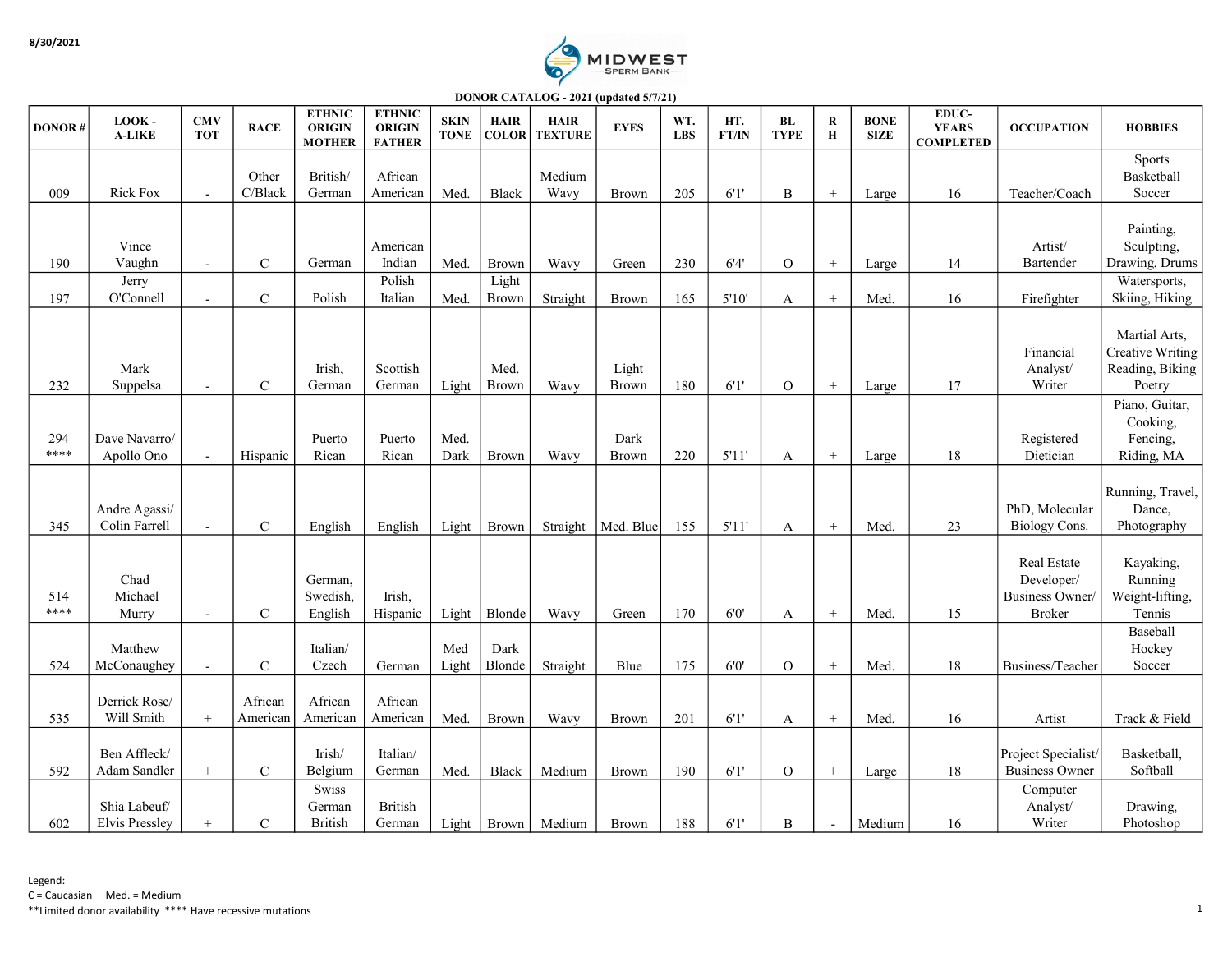

DONOR CATALOG - 2021 (updated 5/7/21)

| <b>DONOR#</b> | LOOK-<br><b>A-LIKE</b> | <b>CMV</b><br><b>TOT</b> | <b>RACE</b>         | <b>ETHNIC</b><br><b>ORIGIN</b><br><b>MOTHER</b> | <b>ETHNIC</b><br><b>ORIGIN</b><br><b>FATHER</b> | <b>SKIN</b><br><b>TONE</b> | <b>HAIR</b><br><b>COLOR</b>      | <b>HAIR</b><br><b>TEXTURE</b> | <b>EYES</b>           | WT.<br><b>LBS</b> | HT.<br>FT/IN | BL<br><b>TYPE</b> | R<br>$\bf H$     | <b>BONE</b><br><b>SIZE</b> | EDUC-<br><b>YEARS</b><br><b>COMPLETED</b> | <b>OCCUPATION</b>                             | <b>HOBBIES</b>                    |
|---------------|------------------------|--------------------------|---------------------|-------------------------------------------------|-------------------------------------------------|----------------------------|----------------------------------|-------------------------------|-----------------------|-------------------|--------------|-------------------|------------------|----------------------------|-------------------------------------------|-----------------------------------------------|-----------------------------------|
|               | Tobey                  |                          |                     |                                                 |                                                 |                            |                                  |                               |                       |                   |              |                   |                  |                            |                                           |                                               |                                   |
|               | McGuire/               |                          |                     |                                                 |                                                 |                            |                                  |                               |                       |                   |              |                   |                  |                            |                                           |                                               |                                   |
| 614           | Adam Brody<br>Clayton  | $\sim$                   | $\mathbf C$         | English                                         | English                                         | Light                      | <b>Brown</b>                     | Medium                        | Green                 | 175               | 6'1'         | $\overline{O}$    | $^{+}$           | Medium                     | 16                                        | Human Resources Swimming, Golf                |                                   |
|               | Kershaw/               |                          |                     |                                                 |                                                 |                            | Dark                             |                               |                       |                   |              |                   |                  |                            |                                           | Physicist/                                    | Music, Football                   |
| 661           | Paul Newman            | $\blacksquare$           | $\mathbf C$         | Polish                                          | Polish                                          | Light                      | Blonde                           | Medium                        | Blue                  | 240               | $6'6'$       | A                 | $\! + \!\!\!\!$  | Large                      | 16                                        | <b>Business Owner</b>                         | Basketball                        |
|               |                        |                          |                     |                                                 | German/                                         |                            |                                  |                               |                       |                   |              |                   |                  |                            |                                           |                                               |                                   |
|               |                        |                          |                     |                                                 | Native                                          |                            |                                  |                               |                       |                   |              |                   |                  |                            |                                           |                                               |                                   |
|               | Casper                 |                          |                     | German/                                         | American<br>(Sioux $&$                          | Light                      |                                  |                               |                       |                   |              |                   |                  |                            |                                           | Technical &                                   | Auto Mechanic,<br>Exercising, Art |
| 676           | Van Dien               | $\overline{a}$           | $\mathbf C$         | Scottish                                        | Cherokee                                        | Med                        | Brown                            | Medium                        | Green                 | 170               | $6'0'$       | A                 | $\! +$           | Med.                       | 16                                        | Automotive Sales                              | Video Games                       |
|               |                        |                          |                     |                                                 | Sioux                                           |                            |                                  |                               |                       |                   |              |                   |                  |                            |                                           |                                               | Art, Video,                       |
| 687           |                        |                          |                     |                                                 | Cherokee                                        |                            |                                  |                               |                       |                   |              |                   |                  |                            |                                           | Crystal Growth                                | Baseball, Golf,                   |
| ****          | <b>Billy Zane</b>      | $\mathbf{r}$             | $\mathbf C$         | Irish                                           | Belgium                                         | Light                      | Brown                            | Medium                        | Blue                  | 195               | 5'10'        | A                 |                  | Med.                       | 18                                        | Technician                                    | Basketball                        |
|               |                        |                          |                     | Irish,                                          |                                                 |                            |                                  |                               |                       |                   |              |                   |                  |                            |                                           |                                               |                                   |
| 714<br>****   | Matthew<br>Gray Gubler | $^{+}$                   | $\mathbf C$         | German,<br>French                               | Irish,<br>German                                | Light                      | <b>Brown</b>                     | Wavy                          | <b>Brown</b>          | 155               | 6'0'         | A                 | $^{+}$           | Med.                       | 18                                        | PhD Physics/<br>Student                       | Piano                             |
| 719           |                        |                          |                     |                                                 | Irish,                                          | Med                        |                                  |                               |                       |                   |              |                   |                  |                            |                                           |                                               |                                   |
| ****          | John Beck              | $\blacksquare$           | $\mathbf C$         | Irish                                           | German                                          | Light                      | <b>Brown</b>                     | Medium                        | Blue                  | 155               | $6'0'$       | $\overline{O}$    | $+$              | Med.                       | 20                                        | Lawyer/CPA                                    | Golf                              |
|               |                        |                          | African<br>American |                                                 |                                                 |                            |                                  |                               |                       |                   |              |                   |                  |                            |                                           | Student/                                      | Basketball,<br>Running,           |
| 726           | Maurice Green          | $\sim$                   | Caucasian           | Creole                                          | Creole                                          | Dark                       | Black                            | Wavy                          | <b>Brown</b>          | 185               | 5'10'        | B                 | $^{+}$           | Med.                       | 14                                        | <b>Business Owner</b><br>Computer             | Weight-Lifting                    |
| 731           |                        |                          |                     | Korean/                                         |                                                 | Med                        |                                  |                               |                       |                   |              |                   |                  |                            |                                           | Analyst/                                      |                                   |
| ****          | Harry Cavill           | $^+$                     | $\mathbf C$         | Mexican                                         | German                                          | Light                      | Brown                            | Wavy                          | Hazel                 | 185               | 6'1'         | B                 | $+$              | Med.                       | 16                                        | Student                                       | Weight-lifting                    |
|               |                        |                          |                     |                                                 |                                                 |                            |                                  |                               |                       |                   |              |                   |                  |                            |                                           |                                               | Traveling,                        |
| 732           |                        |                          |                     |                                                 | Bohemian/                                       |                            | Blonde/                          |                               |                       |                   |              |                   |                  |                            |                                           |                                               | Swimming<br>Horseback             |
| ****          | Luke Wilson            | $\overline{\phantom{a}}$ | $\mathbf C$         | Italian                                         | Czech                                           | Fair                       | <b>Brown</b>                     | Straight                      | Sky Blue              | 160               | 5'11'        | $\overline{O}$    | $\boldsymbol{+}$ | Med.                       | 16                                        | <b>Business Owner</b>                         | Riding                            |
|               |                        |                          |                     |                                                 | British/                                        |                            |                                  |                               |                       |                   |              |                   |                  |                            |                                           |                                               | Running,                          |
| 733           | Kris Bryant            | $\blacksquare$           | $\mathbf C$         | Lithuanian                                      | Italian                                         | Light                      | <b>Brown</b>                     | Medium                        | Blue                  | 160               | $6'0'$       | $\mathcal O$      | $\sim$           | Med.                       | 16                                        | Pediatric Nurse                               | Weight Lifting                    |
|               |                        |                          |                     |                                                 |                                                 | Med-                       |                                  |                               |                       |                   |              |                   |                  |                            |                                           |                                               |                                   |
| 742<br>****   | John                   |                          |                     | Hispanic   Columbian   Columbian                |                                                 | Light<br>Olive             |                                  |                               | <b>Brown</b>          | 180               | 5'10'        |                   | $\, +$           | Med.                       | 16                                        | Teacher Aide                                  |                                   |
|               | Leguizamo              | $\overline{\phantom{a}}$ |                     |                                                 |                                                 |                            | <b>Brown</b><br>Med.             | Wavy                          |                       |                   |              | A                 |                  |                            |                                           |                                               | Archery                           |
| 744<br>****   | Emile<br>Hirsch        | $\overline{\phantom{a}}$ | $\mathbf C$         | Ukrainian                                       | Russian                                         | Med<br>Light               | <b>Brown</b><br>(red at<br>birth |                               | Straight   Light Blue | 170               | 5'10'        | $\mathcal{O}$     | $\! + \!\!\!\!$  | Med.                       | 20                                        | Medical Coder/<br>Finishing<br>Medical School | Reading, Biking,<br>Hiking        |